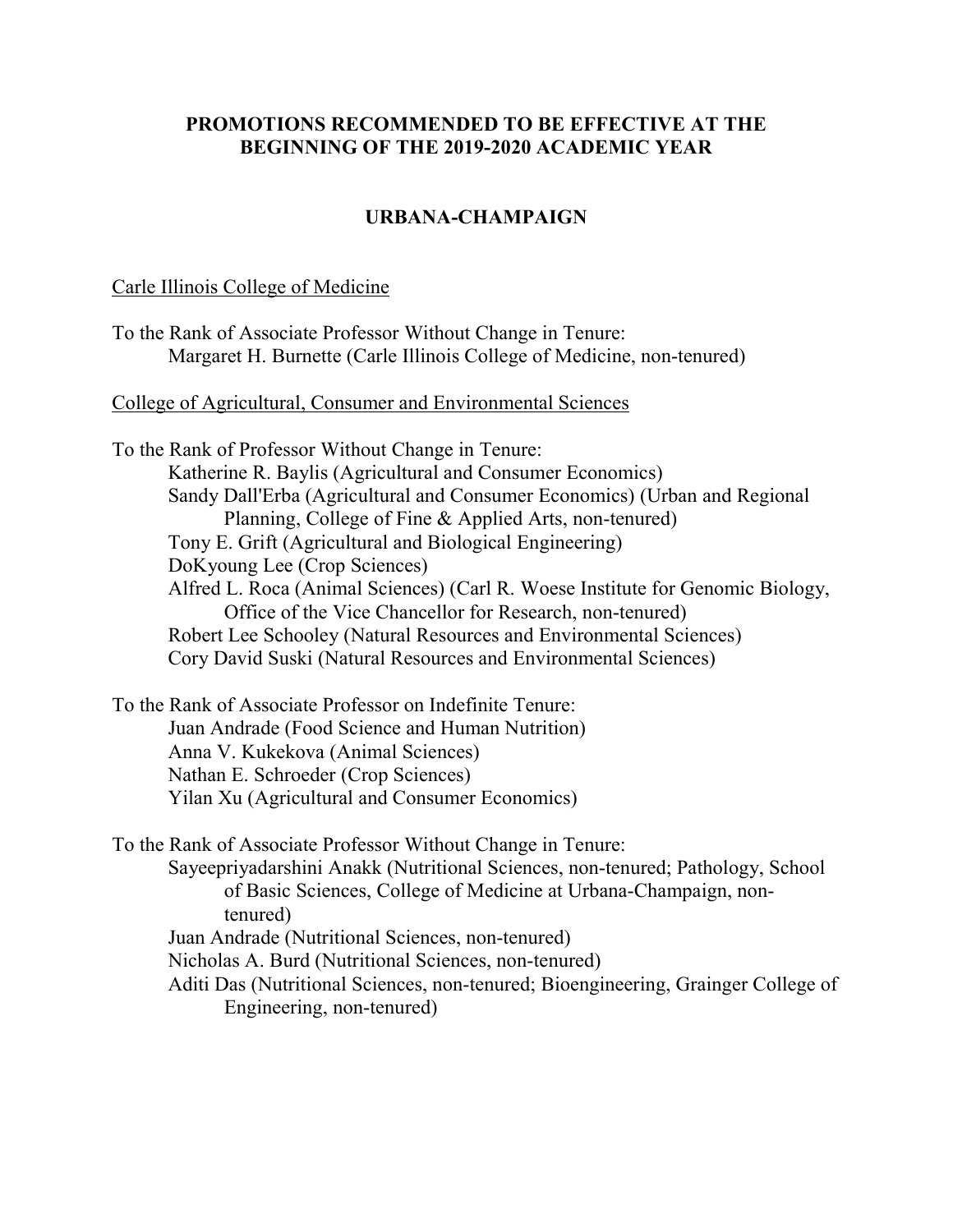## College of Applied Health Sciences

| To the Rank of Professor Without Change in Tenure: |
|----------------------------------------------------|
| Pamela Ann Hadley (Speech and Hearing Science)     |

- To the Rank of Associate Professor on Indefinite Tenure: Justin Evan Aronoff (Speech and Hearing Science) Yelyzaveta Berdychevsky Kustanovich (Recreation, Sport and Tourism) Nicholas A. Burd (Kinesiology and Community Health) Chung-Yi Chiu (Kinesiology and Community Health)
- To the Rank of Associate Professor Without Change in Tenure: Antonio Sotomayor Carlo (Recreation, Sport and Tourism, non-tenured; Spanish and Portuguese, School of Literatures, Cultures, and Linguistics, College of Liberal Arts and Sciences, non-tenured)

# College of Education

To the Rank of Professor Without Change in Tenure: Hedda Meadan-Kaplansky (Special Education) Yoon Kyung Pak (Education Policy, Organization and Leadership) (Asian American Studies, College of Liberal Arts and Sciences, non-tenured) Christopher Span (Education Policy, Organization and Leadership)

- To the Rank of Clinical Associate Professor Without Change in Tenure: Mary Beth Herrmann (Education Policy, Organization and Leadership, nontenured)
- To the Rank of Research Associate Professor Without Change in Tenure: Natasha A. Jankowski (Education Policy, Organization and Leadership, nontenured) Norma Ines Scagnoli (Education Policy, Organization and Leadership, nontenured)

## College of Fine and Applied Arts

- To the Rank of Professor Without Change in Tenure: Charles J.C. Daval (School of Music) Linda Moorhouse (School of Music)
- To the Rank of Associate Professor on Indefinite Tenure: Andrew Jordan Greenlee (Urban and Regional Planning) Benjamin Adam Grosser (School of Art and Design)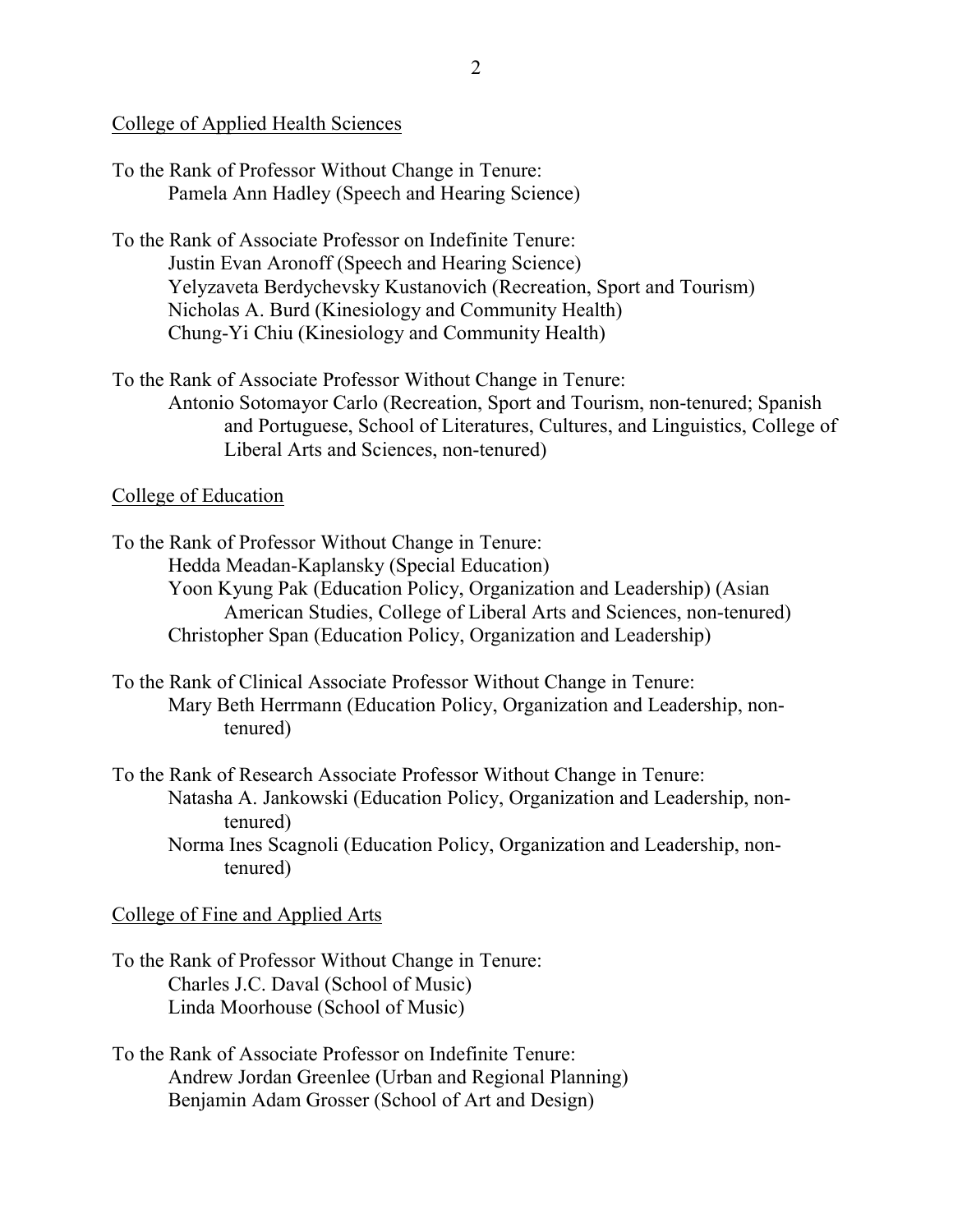Laura Hetrick (School of Art and Design) Emmy Lingscheit (School of Art and Design) Kristin Romberg (School of Art and Design) Michael B. Silvers (School of Music)

To the Rank of Clinical Associate Professor Without Change in Tenure: Elizabeth D. Freivogel (School of Music, non-tenured) Megan Ruth Freivogel (School of Music, non-tenured) Nelson Lee (School of Music, non-tenured) Daniel J. McDonough (School of Music, non-tenured)

### College of Liberal Arts and Sciences

To the Rank of Professor Without Change in Tenure:

David Yves Albouy (Economics)

- Aron Keith Barbey (Psychology) (Beckman Institute for Advanced Science and Technology, Office of the Vice Chancellor for Research, non-tenured; Speech and Hearing Science, College of Applied Health Sciences, nontenured; Bioengineering, Grainger College of Engineering, non-tenured)
- Corina R. Girju (Linguistics, School of Literatures, Cultures and Linguistics) (Spanish and Portuguese, School of Literatures, Cultures and Linguistics, non-tenured; Computer Science, Grainger College of Engineering, nontenured; Beckman Institute for Advanced Science and Technology, Office of the Vice Chancellor for Research, non-tenured; School of Literature, Cultures, and Linguistics Administration, non-tenured)

Mi Kyoung Hur (Mathematics)

- Tania Ionin (Linguistics, School of Literatures, Cultures and Linguistics) (Slavic Languages and Literature, School of Literatures, Cultures and Linguistics, non-tenured; Spanish and Portuguese, School of Literatures, Cultures and Linguistics, non-tenured)
- Anna Maria Escobar (Spanish and Portuguese, School of Literatures, Cultures, and Linguistics) (French and Italian, School of Literatures, Cultures and Linguistics, non-tenured)

John M. Murphy (Communication)

Stephen Nesbitt (Atmospheric Sciences, School of Earth, Society and Environment)

John David Polk (Anthropology) (Carle Illinois College of Medicine, non-tenured)

- Supriya Gangadharan Prasanth (Cell and Developmental Biology, School of Molecular and Cellular Biology)
- Justin S. Rhodes (Psychology) (Beckman Institute for Advanced Science and Technology, Office of the Vice Chancellor for Research, non-tenured; Nutritional Sciences, College of Agricultural, Consumer and Environmental Sciences, non-tenured)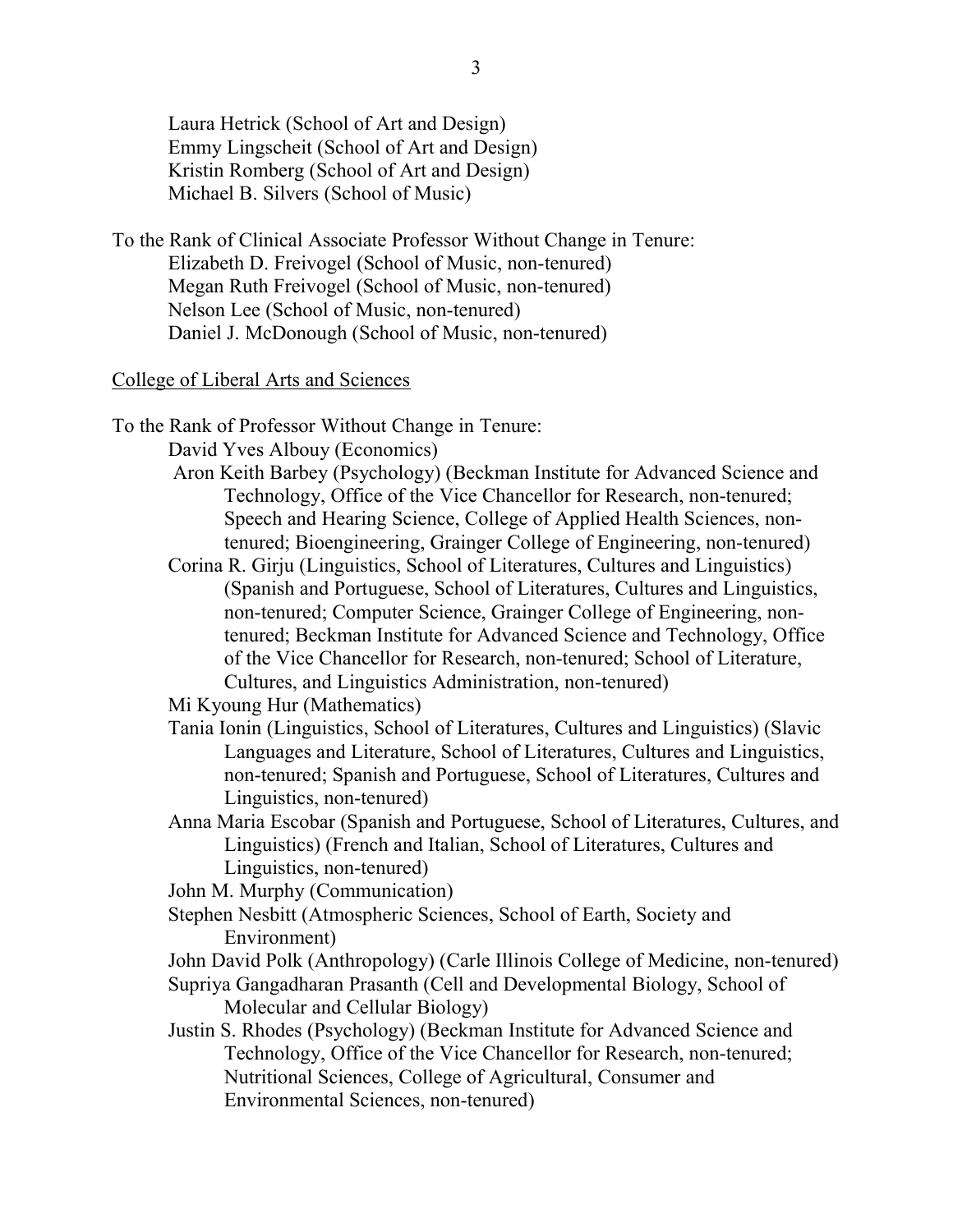Nicole Riemer (Atmospheric Sciences, School of Earth, Society and Environment) (National Center for Supercomputing Applications, Office of the Vice Chancellor for Research, non-tenured; Civil and Environmental Engineering, Grainger College of Engineering, non-tenured) Nikolaos Tzirakis (Mathematics) Zhuo Wang (Atmospheric Sciences, School of Earth, Society and Environment) To the Rank of Associate Professor on Indefinite Tenure: Tariq Omar Ali (History) Sayeepriyadarshini Anakk (Molecular and Integrative Physiology, School of Molecular and Cellular Biology) Ikuko Asaka (History) Toby Cason Beauchamp (Gender and Women's Studies) Cabral Aziza Bigman-Galimore (Communication) Jessica Vantine Birkenholtz (Religion, School of Literatures, Cultures, and Linguistics) Xiaohui Chen (Statistics) David William Flaherty (Chemical and Biomolecular Engineering, School of Chemical Sciences) Lisa Guntzviller (Communication) Brian J. Jefferson (Geography and Geographic Information Science, School of Earth, Society and Environment) Hong Jin (Biochemistry, School of Molecular and Cellular Biology) Auinash Kalsotra (Biochemistry, School of Molecular and Cellular Biology) Heidemarie Kaiser Laurent (Psychology) Angela Naomi Paik (Asian American Studies) Francois Proulx (French and Italian, School of Literatures, Cultures, and Linguistics) Yue Shen (Astronomy) Wendy Yang (Plant Biology, School of Integrative Biology; Geology, School of Earth, Society and Environment) To the Rank of Associate Professor Without Change in Tenure: Peter John Adshead (Astronomy, non-tenured) Toby Cason Beauchamp (Unit for Criticism, non-tenured) Yelyzaveta Berdychevsky Kustanovich (Program in Jewish Culture and Society, non-tenured) Jessica Vantine Birkenholtz (Program in Medieval Studies, non-tenured) Brian J. Jefferson (Unit for Criticism, non-tenured) Angela Naomi Paik (Unit for Criticism, non-tenured) Kristin Romberg (Unit for Criticism, non-tenured; Slavic Languages and

Literature, School of Literatures, Cultures and Linguistics, non-tenured)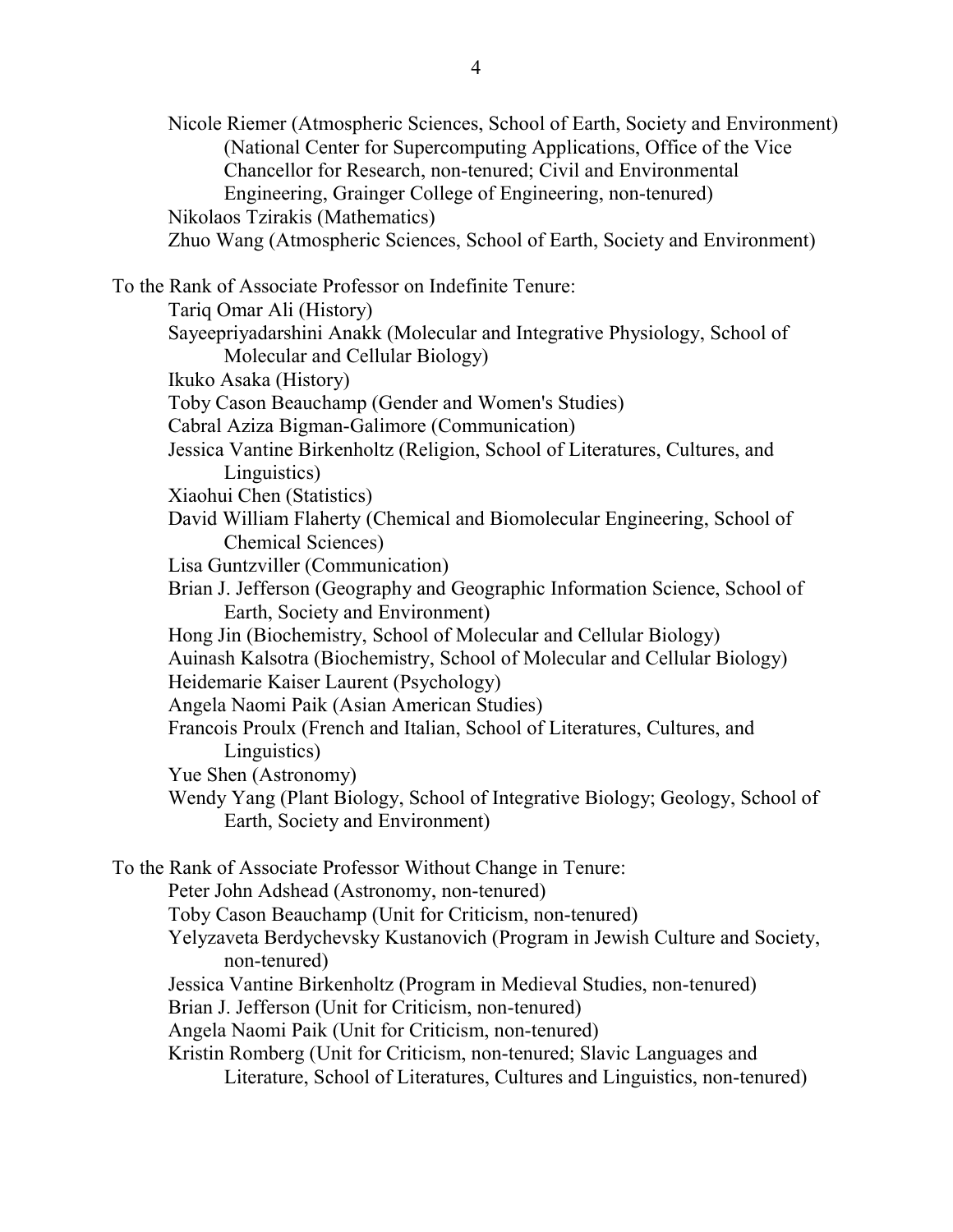To the Rank of Clinical Associate Professor Without Change in Tenure: Trevor H. Park (Statistics, non-tenured)

## College of Media

To the Rank of Professor Without Change in Tenure: Kevin R. Wise (Charles H. Sandage Department of Advertising) (Institute of Communications Research, non-tenured) Mike Zheng Yu Yao (Charles H. Sandage Department of Advertising; Journalism)

- (Institute of Communications Research, non-tenured)
- To the Rank of Associate Professor on Indefinite Tenure: John Wirtz (Charles H. Sandage Department of Advertising)
- To the Rank of Associate Professor Without Change in Tenure: John Wirtz (Institute of Communications Research, non-tenured)

### College of Medicine at Urbana-Champaign

To the Rank of Associate Professor Without Change in Tenure: Auinash Kalsotra (Pathology, School of Basic Sciences, non-tenured; Carl R. Woese Institute for Genomic Biology, Office of the Vice Chancellor for Research, non-tenured)

To the Rank of Clinical Associate Professor Without Change in Tenure: Jo-Ann Archey (Family Medicine, non-tenured; Carle Illinois College of Medicine, non-tenured) Candace Dawn McGregor (Obstetrics and Gynecology, non-tenured) Judith April Yasunaga (Internal Medicine, non-tenured; Carle Illinois College of Medicine, non-tenured)

College of Veterinary Medicine

To the Rank of Professor Without Change in Tenure: Michael J. Spinella (Comparative Biosciences) (Carle Illinois College of Medicine, non-tenured)

To the Rank of Associate Professor on Indefinite Tenure: Aditi Das (Comparative Biosciences)

To the Rank of Clinical Professor Without Change in Tenure: Kathleen Mary Colegrove-Calvey (Veterinary Diagnostic Laboratory, nontenured; Veterinary Clinical Medicine, non-tenured)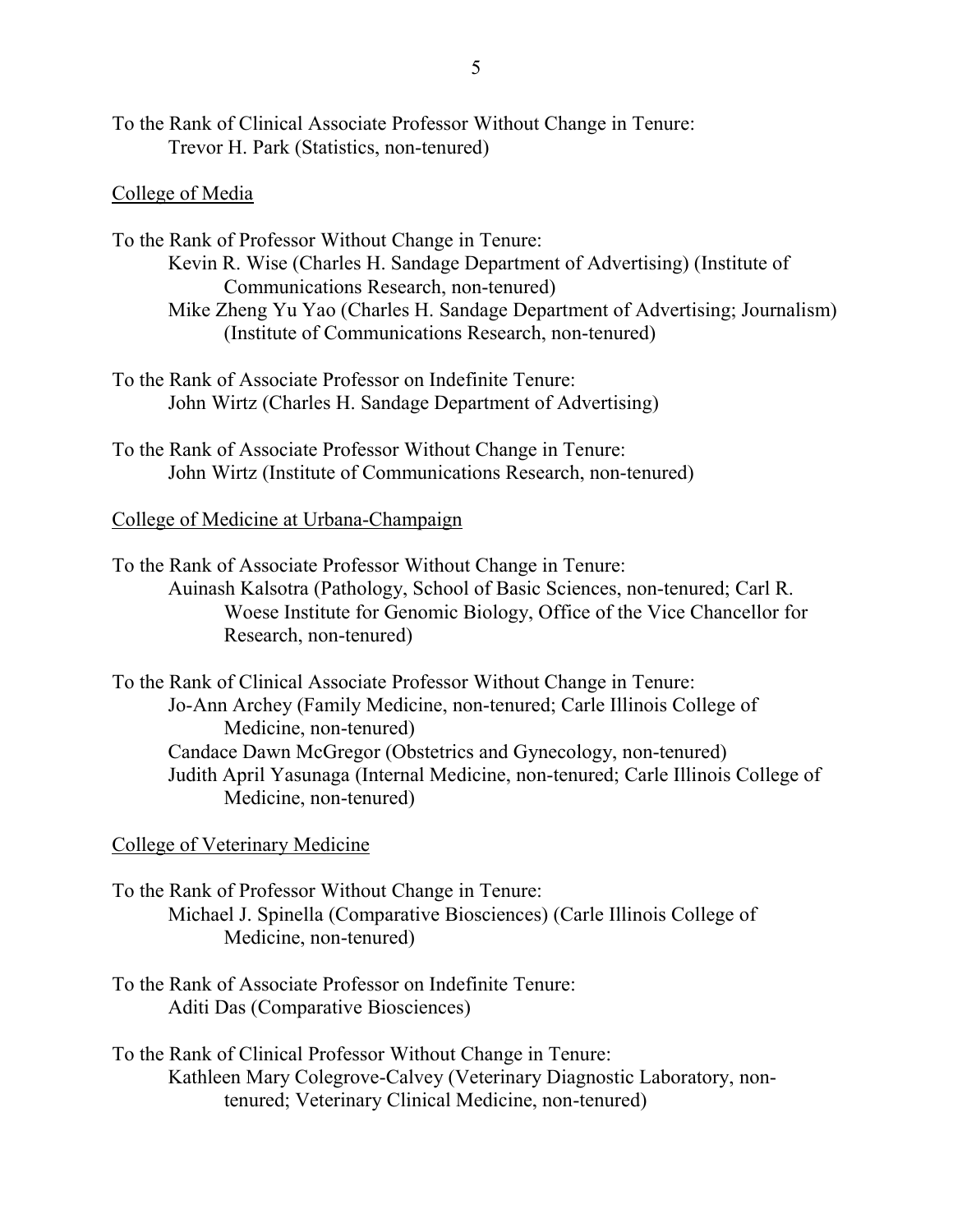## Gies College of Business

- To the Rank of Associate Professor on Indefinite Tenure: Denise Lewin Loyd (Business Administration) Anne Margaret Thompson (Accountancy)
- To the Rank of Clinical Associate Professor Without Change in Tenure: Hayden Neville Noel (Business Administration, non-tenured)

## The Grainger College of Engineering

To the Rank of Professor Without Change in Tenure: Bassem O. Andrawes (Civil and Environmental Engineering) Carolyn L. Beck (Industrial and Enterprise Systems Engineering) (Information Trust Institute, non-tenured; Mechanical Science and Engineering, nontenured; Coordinated Science Laboratory, non-tenured; Electrical and Computer Engineering, non-tenured) Nikita Borisov (Electrical and Computer Engineering) (Information Trust Institute, non-tenured; Coordinated Science Laboratory, non-tenured; Computer Science, non-tenured) Larry Alan Fahnestock (Civil and Environmental Engineering) Viktor Gruev (Electrical and Computer Engineering) (Carle Illinois College of Medicine, non-tenured) Thanh Huong Nguyen (Civil and Environmental Engineering) (Carl R. Woese Institute for Genomic Biology, Office of the Vice Chancellor for Research, non-tenured) Scott Michael Olson (Civil and Environmental Engineering) Ramavarapu S. Sreenivas (Industrial and Enterprise Systems Engineering) (Information Trust Institute, non-tenured; Coordinated Science Laboratory, non-tenured; Electrical and Computer Engineering, non-tenured) Kimani C. Toussaint (Mechanical Science and Engineering) (National Center for Supercomputing Applications, Office of the Vice Chancellor for Research, non-tenured; Carle Illinois College of Medicine, non-tenured; Bioengineering, non-tenured) Smitha Vishveshwara (Physics) (Materials Research Laboratory, non-tenured; Beckman Institute for Advanced Science and Technology, Office of the Vice Chancellor for Research, non-tenured) To the Rank of Associate Professor on Indefinite Tenure: Peter John Adshead (Physics) Leonardo Patricio Chamorro Chavez (Mechanical Science and Engineering)

Davide Curreli (Nuclear, Plasma and Radiological Engineering)

Wawrzyniec Dobrucki (Bioengineering)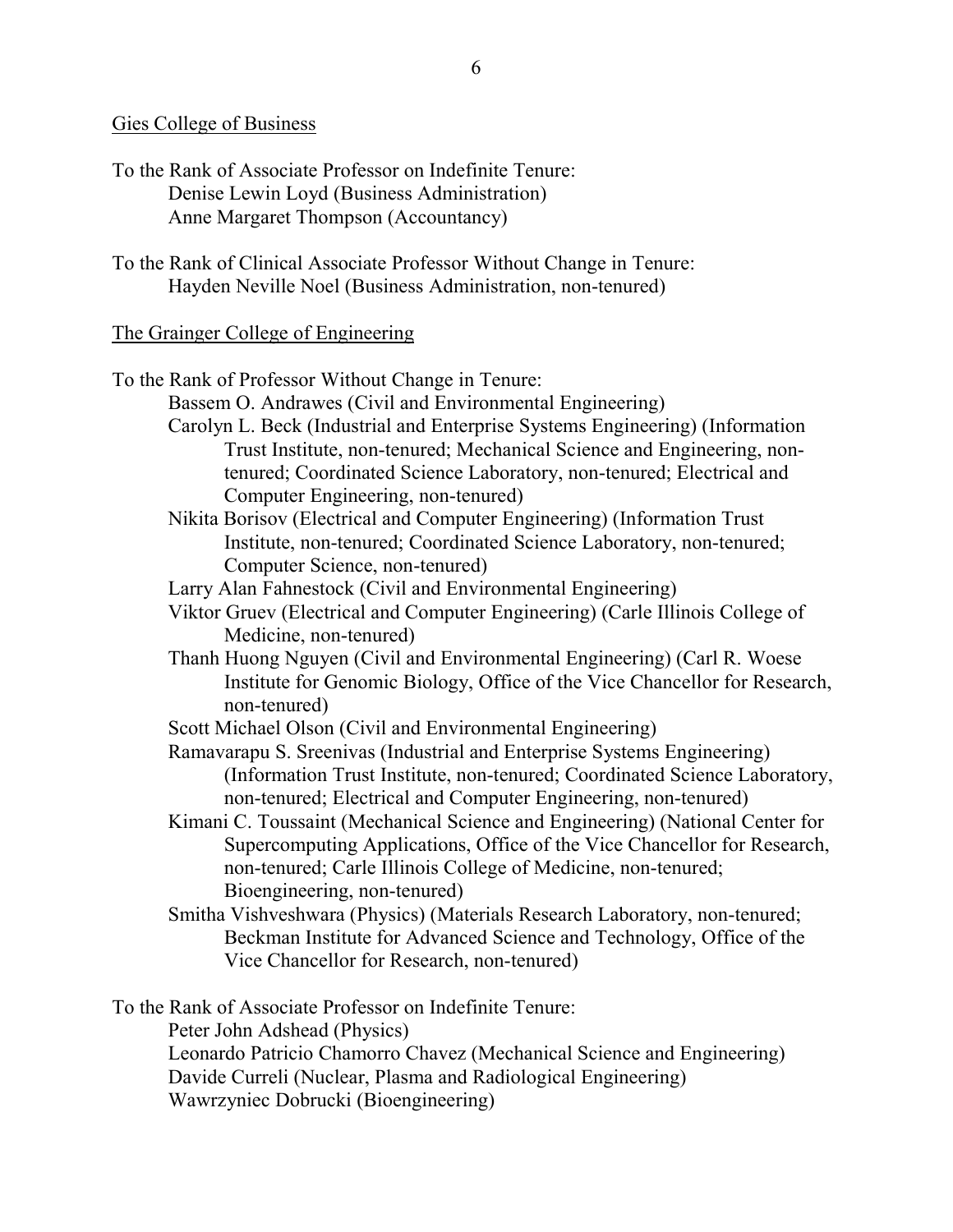Grace Xingxin Gao (Aerospace Engineering) Songbin Gong (Electrical and Computer Engineering) Jeremy S. Guest (Civil and Environmental Engineering) Andreas Paul Eberhard Kloeckner (Computer Science) Cecilia Das Neves Barbosa Leal Lauten (Materials Science and Engineering) Nenad Miljkovic (Mechanical Science and Engineering) Anne M. Sickles (Physics) Ashlynn Suzanne Stillwell (Civil and Environmental Engineering) Gregory H. Underhill (Bioengineering)

To the Rank of Associate Professor Without Change in Tenure:

Masooda N. Bashir (Industrial and Enterprise Systems Engineering, non-tenured; Coordinated Science Laboratory, non-tenured; Information Trust Institute, non-tenured)

Leonardo Patricio Chamorro Chavez (Aerospace Engineering, non-tenured)

- Grace Xingxin Gao (Information Trust Institute, non-tenured; Coordinated Science Laboratory, non-tenured; Computer Science, non-tenured)
- Songbin Gong (Micro and Nanotechnology Laboratory, non-tenured)
- Andreas Paul Eberhard Kloeckner (Electrical and Computer Engineering, nontenured)
- Cecilia Das Neves Barbosa Leal Lauten (Materials Research Laboratory, nontenured)
- Nenad Miljkovic (Materials Research Laboratory, non-tenured; Electrical and Computer Engineering, non-tenured)

Ashlynn Suzanne Stillwell (Electrical and Computer Engineering, non-tenured)

# School of Information Sciences

To the Rank of Associate Professor on Indefinite Tenure: Masooda N. Bashir

To the Rank of Associate Professor Without Change in Tenure: Benjamin Adam Grosser (School of Information Sciences, non-tenured; Unit for Criticism, College of Liberal Arts and Sciences, non-tenured)

School of Labor and Employment Relations

To the Rank of Associate Professor on Indefinite Tenure: Ji Wook Jung YoungAh Park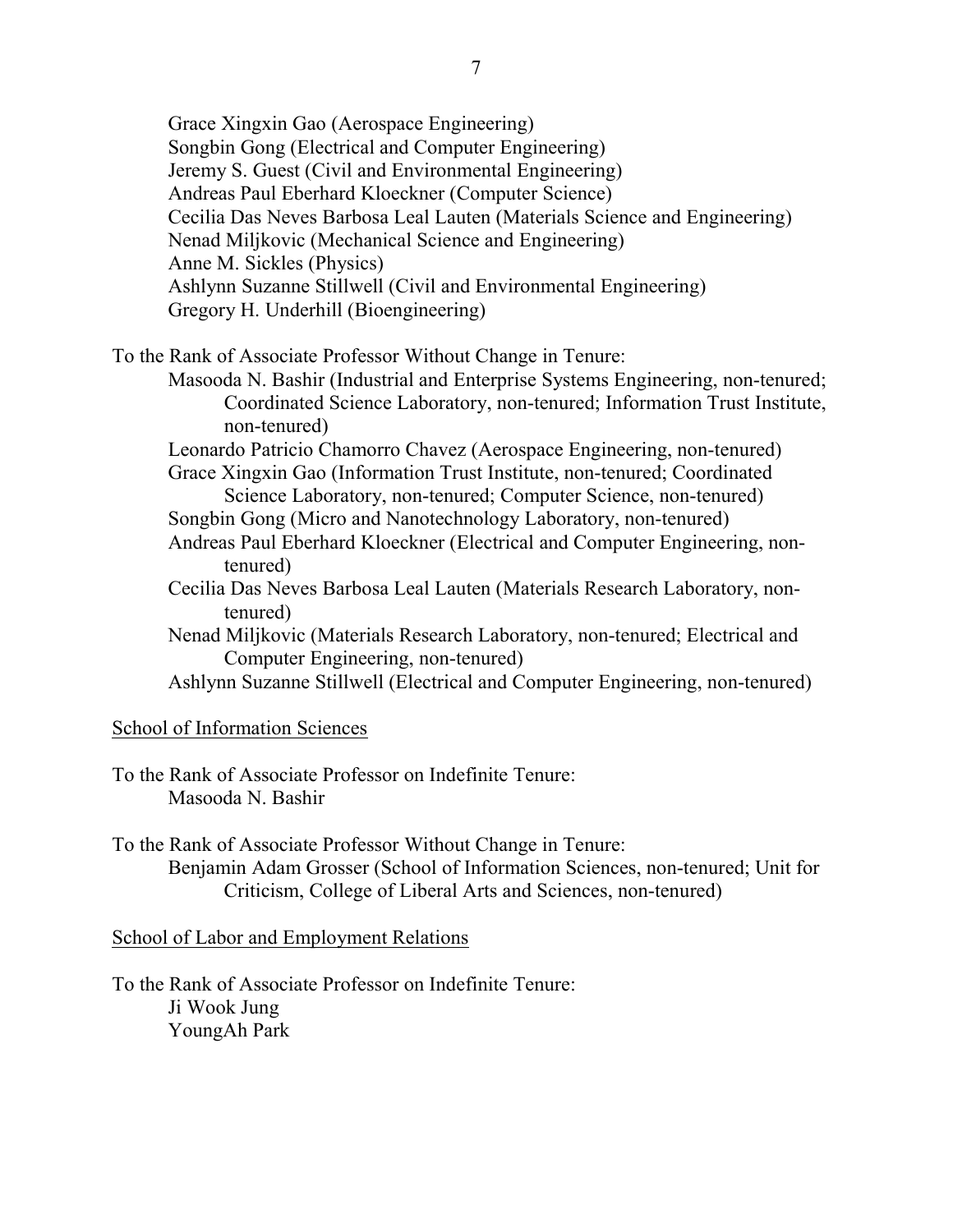### University Library

To the Rank of Associate Professor on Indefinite Tenure: Margaret H. Burnette Laila Hussein Moustafa Erin E. Kerby Antonio Sotomayor Carlo Mara Thacker Kelli Jean Trei

Office of the Vice Chancellor for Research

To the Rank of Associate Professor Without Change in Tenure: Davide Curreli (National Center for Supercomputing Applications, Office of the Vice Chancellor for Research, non-tenured) Wawrzyniec Dobrucki (Beckman Institute for Advanced Science and Technology, Office of the Vice Chancellor for Research, non-tenured; Carle Illinois College of Medicine, non-tenured) Jeremy S. Guest (Institute for Sustainability, Energy and Environment, Office of the Vice Chancellor for Research, non-tenured) Yue Shen (National Center for Supercomputing Applications, Office of the Vice Chancellor for Research, non-tenured) Wendy Yang (Institute for Sustainability, Energy and Environment, Office of the Vice Chancellor for Research, non-tenured)

# **CHICAGO**

### College of Applied Health Sciences

- To the Rank of Professor Without Change in Tenure: David Xavier Marquez (Kinesiology and Nutrition) Kristina A. Varady (Kinesiology and Nutrition)
- To the Rank of Clinical Professor Without Change in Tenure: Kathy Leigh Preissner (Occupational Therapy, non-tenured)
- To the Rank of Associate Professor on Indefinite Tenure: Kruti Acharya (Disability and Human Development) Mansha Parven Mirza (Occupational Therapy)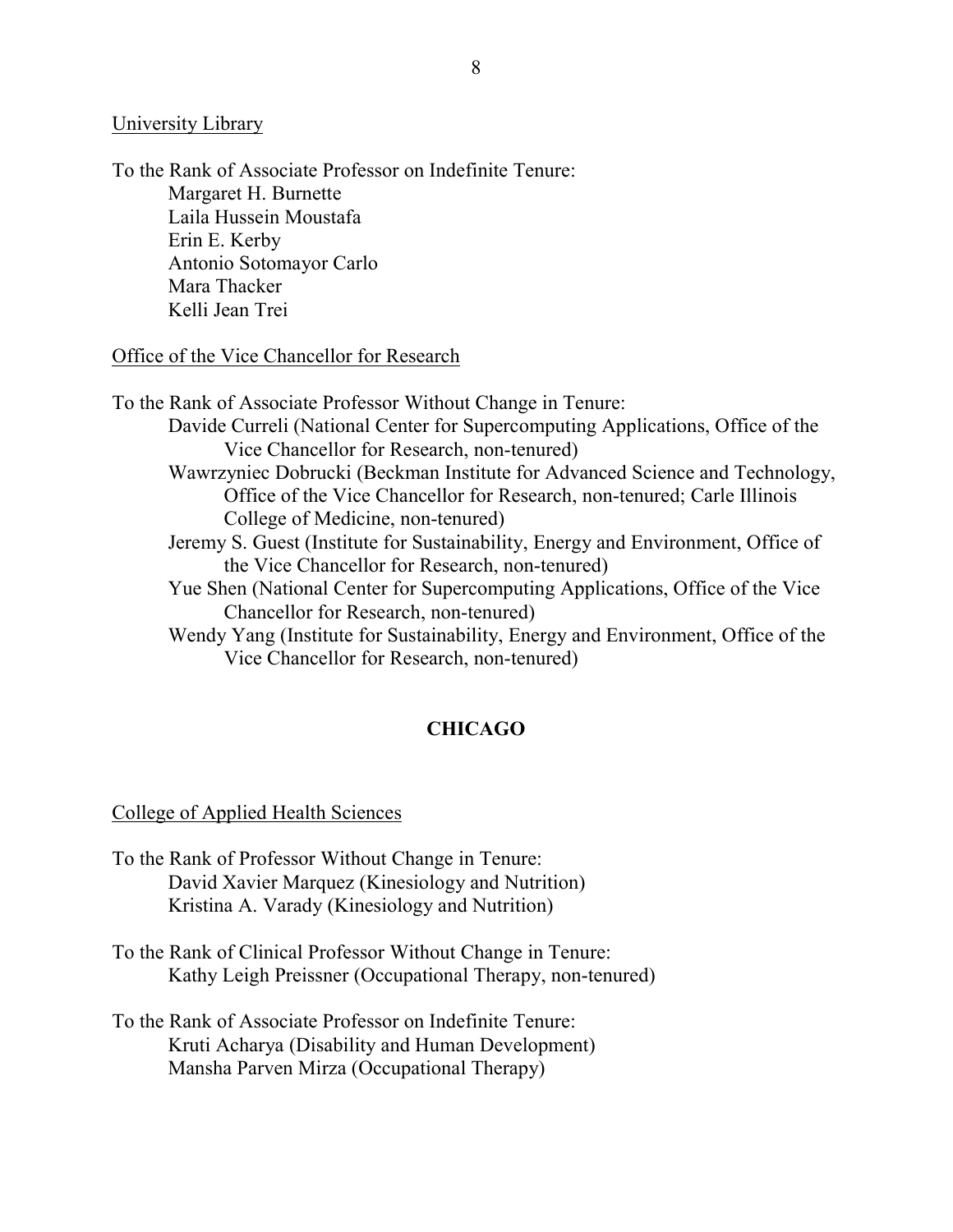- To the Rank of Associate Professor Without Change in Tenure: Lisa Marie Tussing-Humphreys (Kinesiology and Nutrition, non-tenured) Mansha Parven Mirza (Disability and Human Development, non-tenured)
- To the Rank of Clinical Associate Professor Without Change in Tenure: Jacob Krive (Biomedical and Health Information Sciences, non-tenured)

#### College of Architecture, Design and the Arts

- To the Rank of Professor Without Change in Tenure: Yasen M. Peyankov (Theatre) Deborah Renee Stratman (Art) Daria Tsoupikova (School of Design)
- To the Rank of Associate Professor on Indefinite Tenure: John Henrie Fisher (School of Design) Sung B. Jang (School of Design)
- To the Rank of Clinical Associate Professor Without Change in Tenure: Zvonimir Tot (Music, non-tenured)
- To Indefinite Tenure Without Change in Rank: Collette Witteveen (Theatre) (Associate Professor)

#### College of Business Administration

- To the Rank of Professor Without Change in Tenure: Anna Maija Renko (Managerial Studies)
- To the Rank of Associate Professor on Indefinite Tenure: Dermot P. Murphy (Finance)
- To the Rank of Clinical Associate Professor Without Change in Tenure: Jie Wang (Managerial Studies, non-tenured)
- To Indefinite Tenure Without Change in Rank: Ellen Engel (Accounting) (Associate Professor)

#### College of Dentistry

To the Rank of Clinical Professor Without Change in Tenure: James Kevin Bahcall (Endodontics, non-tenured)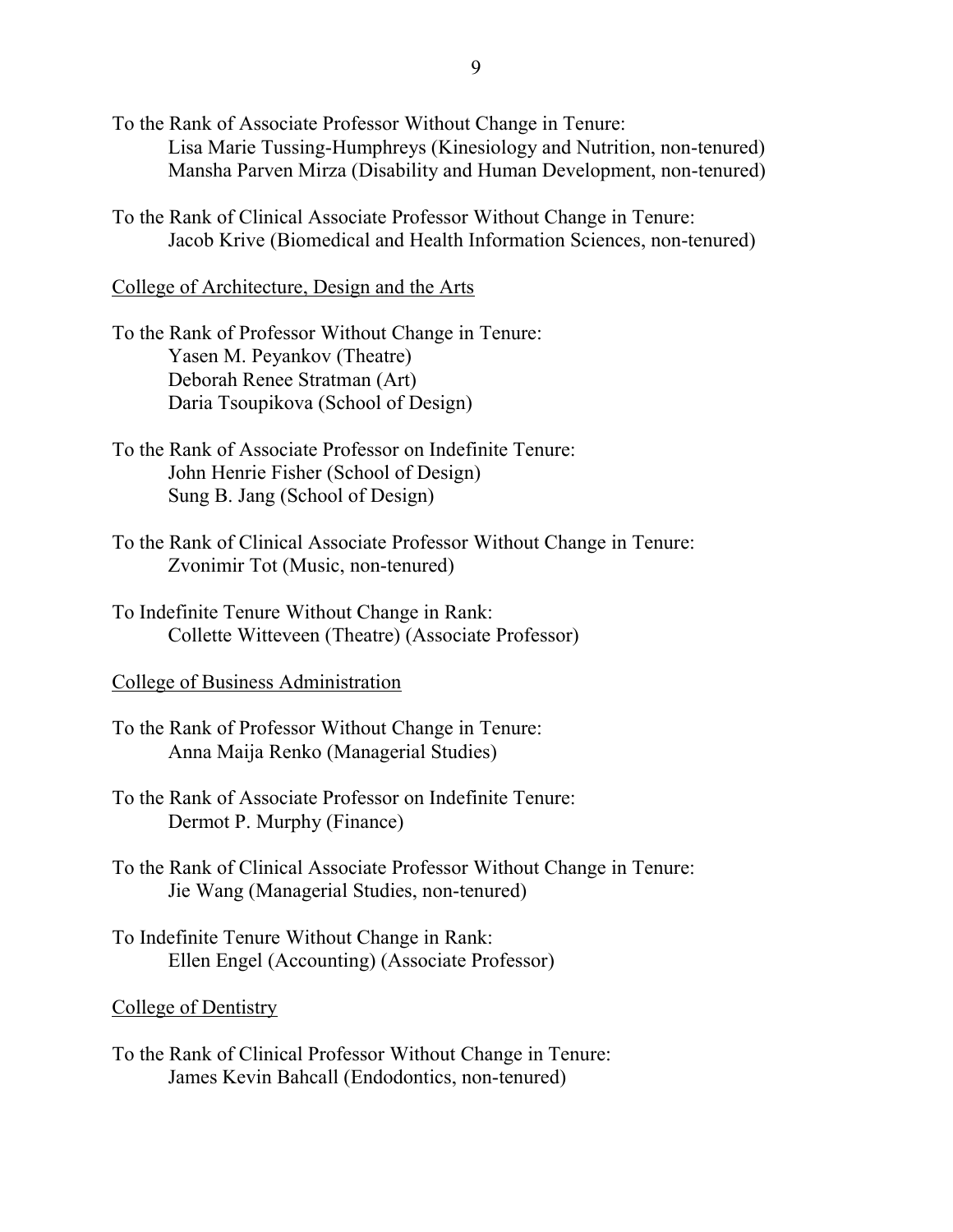### College of Education

| To the Rank of Associate Professor on Indefinite Tenure: |  |
|----------------------------------------------------------|--|
| Nicole Nguyen (Educational Policy Studies)               |  |

## College of Engineering:

To the Rank of Professor Without Change in Tenure: Elizaveta V. Benevolenskaya (Bioengineering, non-tenured) Vikas Berry (Chemical Engineering)

> Andrew E. Johnson (Computer Science) Jie Lin (Civil and Materials Engineering) Reza Shahbazian-Yassar (Mechanical and Industrial Engineering)

To the Rank of Associate Professor on Indefinite Tenure: Sheng-Wei Chi (Civil and Materials Engineering) Chris Kanich (Computer Science) Dieter Klatt (Bioengineering) Igor Paprotny (Electrical and Computer Engineering) Vivek Sharma (Chemical Engineering) Junxia Shi (Electrical and Computer Engineering) Anastasios Sidiropoulos (Computer Science)

- To the Rank of Associate Professor Without Change in Tenure: Dieter Klatt (Mechanical and Industrial Engineering, non-tenured) Hamed Hatami Marbini (Civil and Materials Engineering, non-tenured)
- To the Rank of Clinical Associate Professor Without Change in Tenure: Hananeh Esmailbeigi (Bioengineering, non-tenured)

To Indefinite Tenure Without Change in Rank: Hamed Hatami Marbini (Mechanical and Industrial Engineering) (Associate Professor)

Jane Addams College of Social Work

- To the Rank of Associate Professor on Indefinite Tenure: Otima Doyle
- To the Rank of Clinical Associate Professor Without Change in Tenure: Annette H. Johnson (non-tenured)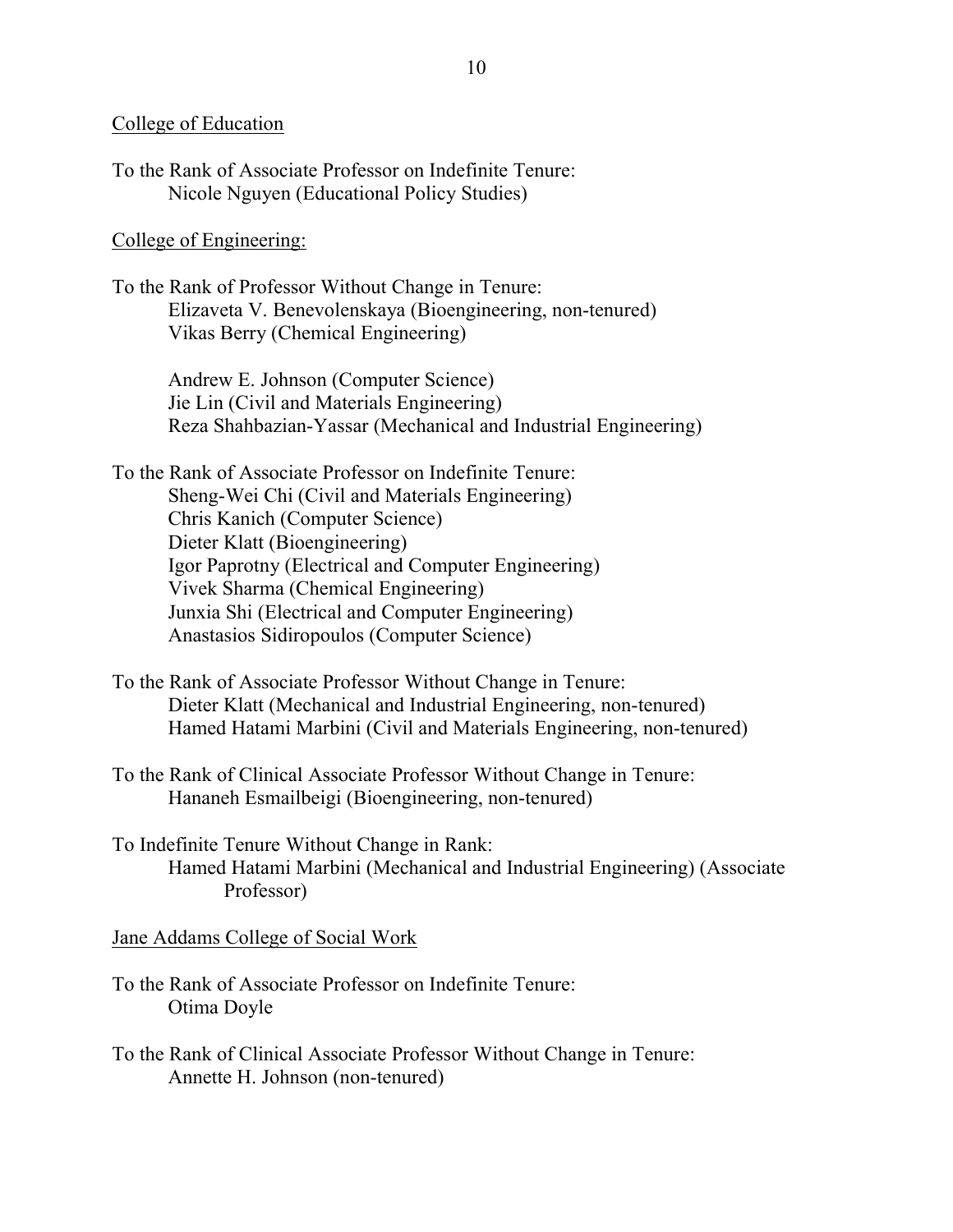Institute for Environmental Science and Policy, Vice Chancellor for Research

- To the Rank of Research Professor Without Change in Tenure: Jie Lin (non-tenured)
- To the Rank of Research Associate Professor Without Change in Tenure: Ning Ai (non-tenured)

College of Liberal Arts and Sciences

To the Rank of Professor Without Change in Tenure: Nicholas Mainey Brown (English; African American Studies) Rosilie Hernandez-Pecoraro (Hispanic and Italian Studies) Walter S. Marsh (Hispanic and Italian Studies) Kara Morgan Short (Hispanic and Italian Studies; Psychology)

To the Rank of Associate Professor on Indefinite Tenure: Ronak Kapadia (Gender and Women's Studies) Petia A. Kostadinova (Political Science) Justin L. Lorieau (Chemistry) Justin T. Mohr (Chemistry) Javaeria A. Qureshi (Economics) Yann F. Robert (French and Francophone Studies) Julius Ross (Mathematics, Statistics, and Computer Science) Elizabeth Todd-Breland (History) Katherine Mary Warpeha (Biological Sciences) Zhenyu Ye (Physics) Katherine Marie Zinsser (Psychology)

- To the Rank of Associate Professor Without Change in Tenure: Jennifer Mary Hebert-Beirne (Psychology, non-tenured) Ronak Kapadia (Program in Global Asian Studies) Terry Moore (Chemistry, non-tenured)
- To the Rank of Clinical Associate Professor Without Change in Tenure: Ginevra Clark (Chemistry, non-tenured) Karin Noel Nelson (Biological Sciences, non-tenured)

## College of Medicine

To the Rank of Professor Without Change in Tenure: Shiva Arami (Clinical Medicine in Medicine, non-tenured) (W-Contract) Alex Auseon (Clinical Medicine in Medicine, non-tenured) (W-Contract)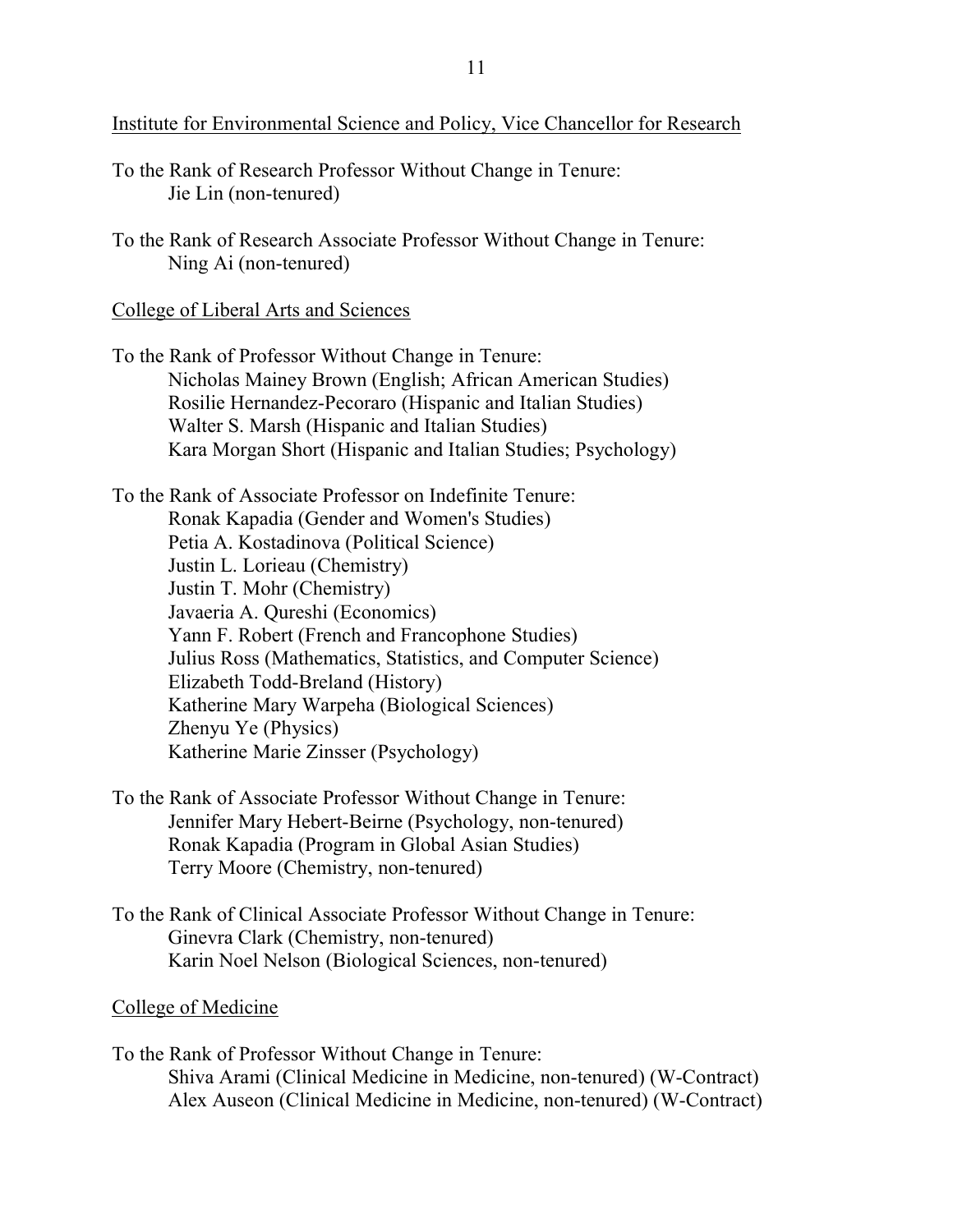Elizaveta V. Benevolenskaya (Biochemistry and Molecular Genetics) Maximo Oscar Brito (Medicine) James T. Bui (Radiology) (Medicine, non-tenured) Dingcai Cao (Ophthalmology and Visual Sciences) Evelyn Marie Figueroa (Clinical Family Medicine in Family Medicine, nontenured) (W-Contract) Michael Fischer (Medicine) Bradley J. Merrill (Biochemistry and Molecular Genetics) George I. Salti (Surgical Oncology) Shiva Shahrara (Medicine) Thomas Dean Stamos (Medicine) Kuei Yuan Tseng (Anatomy and Cell Biology) Michael A. Warso (Surgical Oncology) (Surgery, non-tenured) To the Rank of Clinical Professor Without Change in Tenure: Sean Matthew Blitzstein (Psychiatry, non-tenured) Susan J. Corbridge (Medicine, non-tenured) John Joseph Farrell (Internal Medicine at Peoria, non-tenured) John W. Hafner, Jr. (Emergency Medicine at Peoria, non-tenured) Richard R. Olson (Medicine and Medical Specialties at Rockford, non-tenured) To the Rank of Associate Professor on Indefinite Tenure: Khaled Abdelhady (Surgery) Michael Ryan Abern (Urology) Johan Nordenstam (Surgery) Sharmilee Marie Nyenhuis (Medicine) Amynah Pradhan (Psychiatry) Angela Rivers (Pediatrics) Santosh Lumdas Saraf (Medicine) Robert M. Sargis (Medicine) Lisa Marie Tussing-Humphreys (Medicine) Eleonora Zakharian (Cancer Biology and Pharmacology at Peoria) To the Rank of Associate Professor Without Change in Tenure: Kruti Acharya (Pediatrics, non-tenured) Sharjeel Ahmad (Clinical Medicine in Internal Medicine at Peoria, non-tenured) (W-Contract) Robin A. Alley (Clinical Surgery in Surgery at Peoria, non-tenured) (W-Contract) Richard J. Banchs (Clinical Anesthesiology in Anesthesiology, non-tenured) (W-Contract)

Shane Borkowsky (Clinical Medicine in Medicine, non-tenured) (W-Contract) Michael Evan Bresler (Clinical Radiology in Radiology, non-tenured) (W-Contract)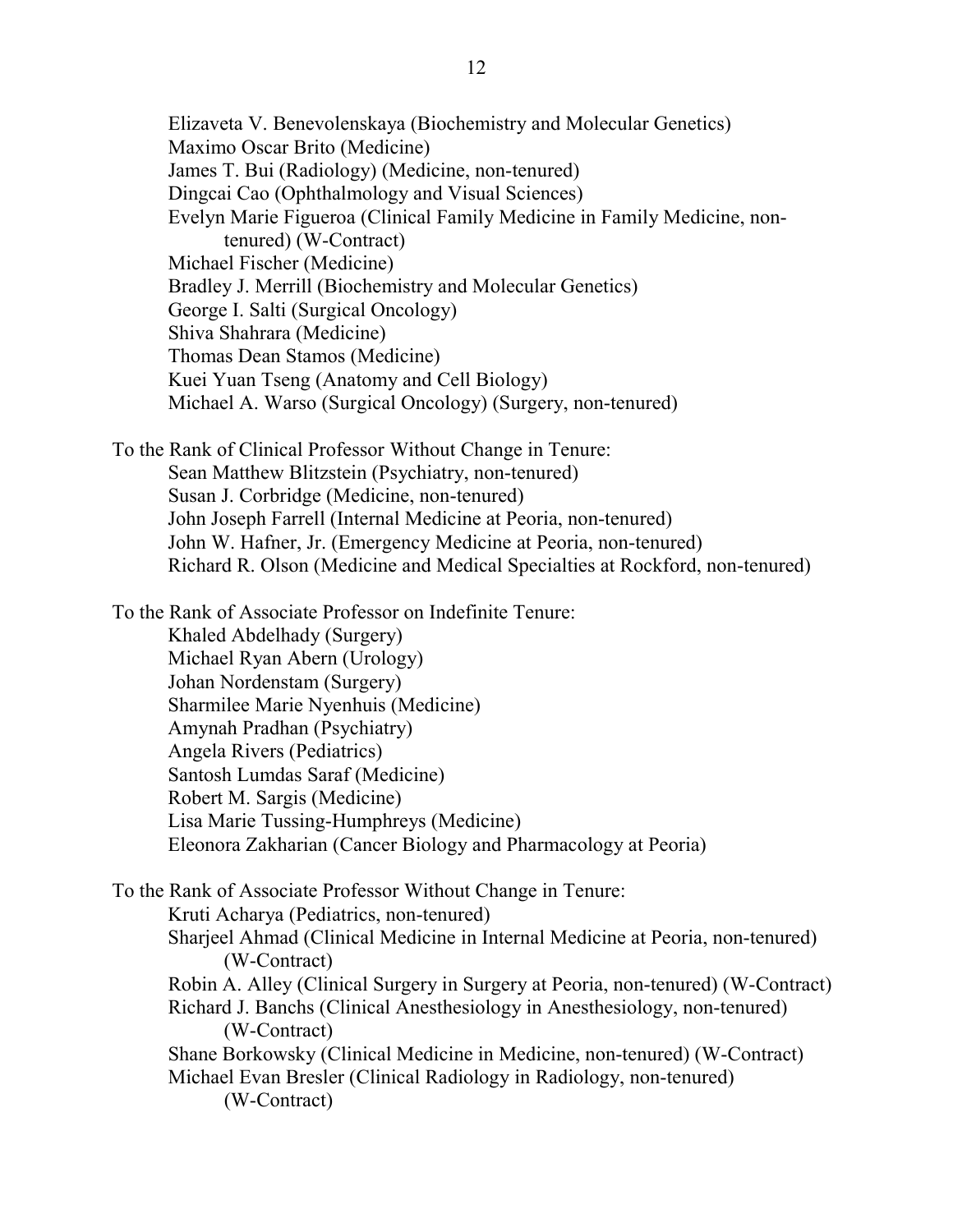Kimberly Ann Czech (Clinical Pediatrics in Pediatrics, non-tenured) (W-Contract)

- Micaela Della Torre (Clinical Obstetrics in Obstetrics and Gynecology, nontenured) (W-Contract)
- Vamsi K. Emani (Clinical Medicine in Internal Medicine at Peoria, non-tenured) (W-Contract)
- Ananya G. Gangopadhyaya (Clinical Medicine in Medicine, non-tenured) (W-Contract)
- Jessica Ryan Hanks (Clinical Medicine in Internal Medicine at Peoria, nontenured) (W-Contract) (Clinical Pediatrics in Pediatrics, non-tenured) (Clinical Health Science Education in Health Sciences Education at Peoria, non-tenured)
- Douglas J. Kasper (Clinical Medicine in Internal Medicine at Peoria, non-tenured) (W-Contract)
- Rajul Gandhi Kothari (Clinical Obstetrics and Gynecology in Obstetrics and Gynecology, non-tenured) (W-Contract)
- Edward Michals (Clinical Radiology in Radiology, non-tenured) (W-Contract)
- Cynthia A. Navar (Clinical Anesthesiology in Anesthesiology, non-tenured) (W-Contract)
- Sidney A. Palmer Hill (Clinical Medicine in Internal Medicine at Peoria, nontenured) (W-Contract) (Clinical Pediatrics in Pediatrics at Peoria, nontenured)
- Benjamin R. Pflederer (Clinical Medicine in Internal Medicine at Peoria, nontenured) (W-Contract)
- Robert M. Sargis (Pathology, non-tenured)
- Ejaz Shamim (Clinical Radiology in Radiology, non-tenured) (W-Contract)
- Sara Smith (Clinical Pediatrics in Pediatrics, non-tenured; Clinical Medicine in Medicine, non-tenured) (W-Contract)
- Pavan K. Srivastava (Clinical Medicine in Medicine, non-tenured; Clinical Pediatrics in Pediatrics, non-tenured) (W-Contract)

Sally Weinstein (Clinical Psychology in Psychiatry, non-tenured) (W-Contract) Karen Lin Xie (Clinical Radiology in Radiology, non-tenured) (W-Contract)

To the Rank of Clinical Associate Professor Without Change in Tenure: Aaron John Shiels (Medicine and Medical Specialties at Rockford, non-tenured) Karen Mary Vuckovic (Medicine, non-tenured)

To the Rank of Research Associate Professor Without Change in Tenure: Maria Irene Givogri (Anatomy and Cell Biology, non-tenured) Wen-Yang Hu (Urology, non-tenured) Manorama Mocherla Khare (Family and Community Medicine at Rockford, nontenured) Jinma Ren (Internal Medicine at Peoria, non-tenured) Tohru Yamada (Surgery, non-tenured)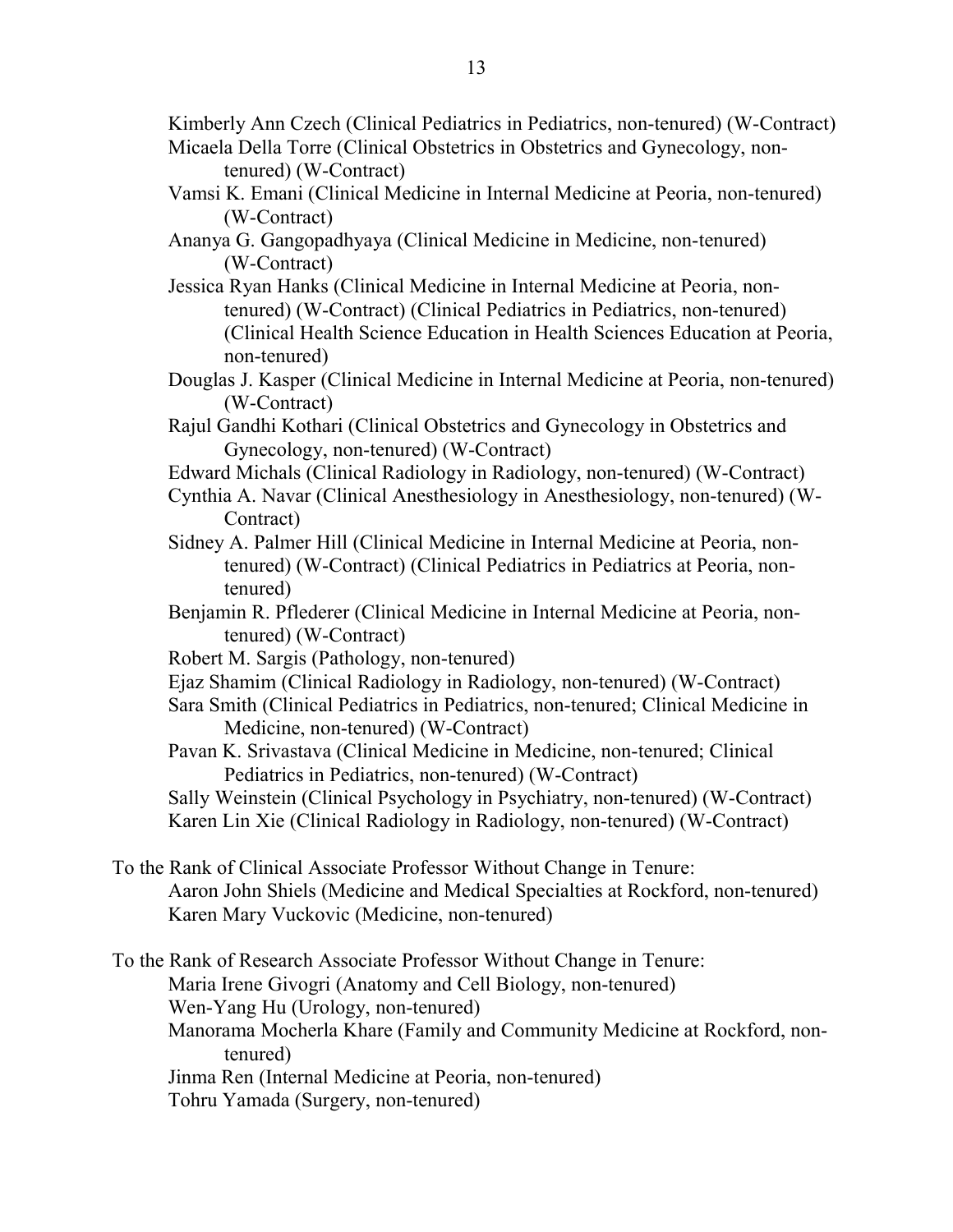### College of Nursing

- To the Rank of Professor Without Change in Tenure: Crystal Patil (Women, Children and Family Health Science)
- To the Rank of Clinical Professor Without Change in Tenure: Susan J. Corbridge (Biobehavioral Health Science, non-tenured) Martha Dewey Bergren (Health Systems Science, non-tenured)
- To the Rank of Associate Professor on Indefinite Tenure: Mary Dawn Koenig (Women, Children and Family Health Science) Pamela Martyn-Nemeth (Biobehavioral Health Science)
- To the Rank of Clinical Associate Professor Without Change in Tenure: Karen Mary Vuckovic (Biobehavioral Health Science, non-tenured) Susan Walsh (Women, Children and Family Health Science, non-tenured)
- To Indefinite Tenure Without Change in Rank: Wendy Beth Bostwick (Health Systems Science) (Associate Professor)

### College of Pharmacy

- To the Rank of Professor Without Change in Tenure: Edith Nutescu (Pharmacy Systems, Outcomes and Policy) Surrey M. Walton (Pharmacy Systems, Outcomes and Policy)
- To the Rank of Associate Professor on Indefinite Tenure: Terry Moore (Pharmaceutical Sciences)
- To the Rank of Clinical Associate Professor Without Change in Tenure: Scott T. Benken (Pharmacy Practice, non-tenured) Alan Edward Gross (Pharmacy Practice, non-tenured) Sandra Cuellar Puri (Pharmacy Practice, non-tenured)
- To the Rank of Research Associate Professor Without Change in Tenure: Farahnaz Movahed Zadeh (Pharmaceutical Sciences, non-tenured)

### School of Public Health

To the Rank of Professor Without Change in Tenure: Naoko Muramatsu (Community Health Sciences)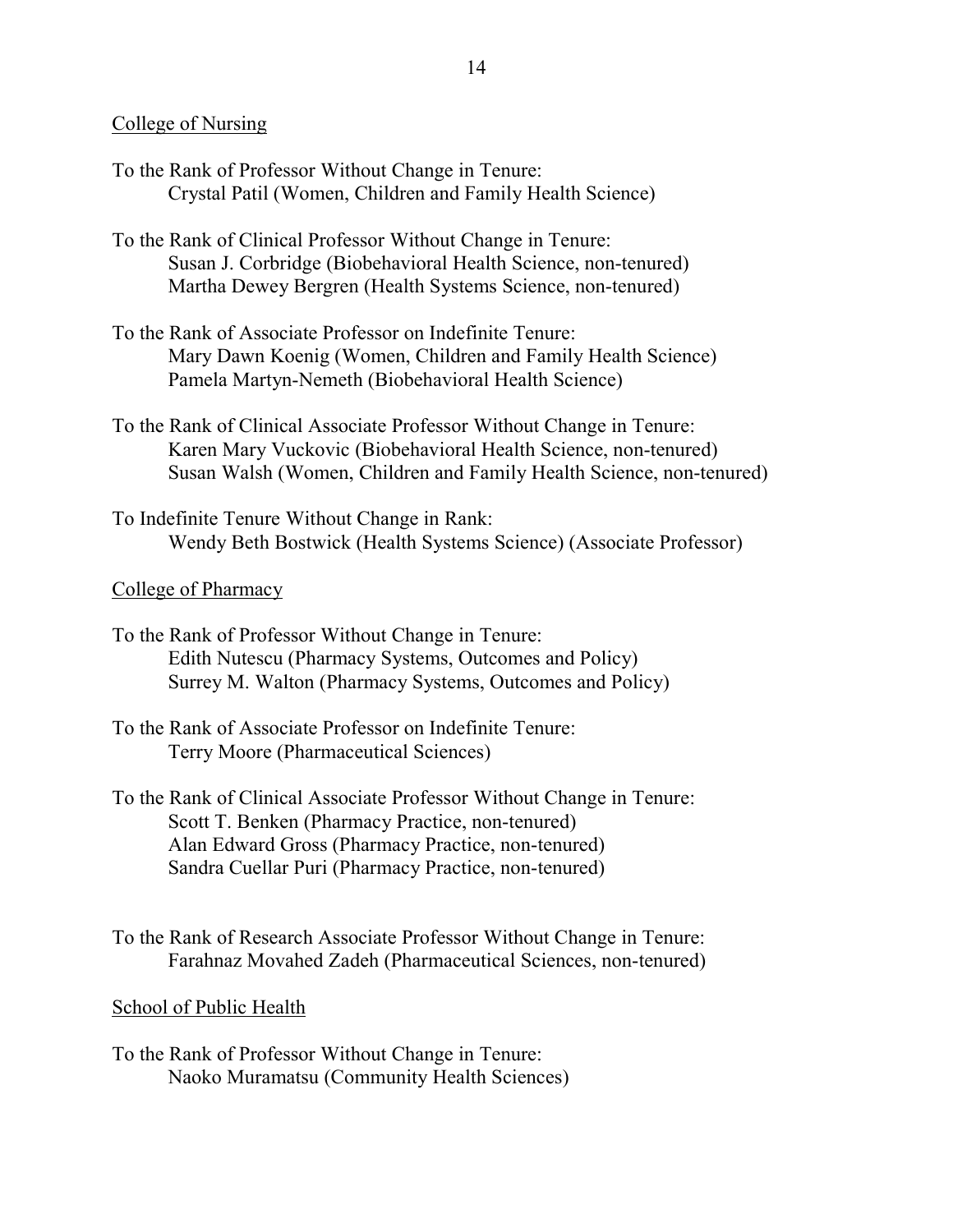- To the Rank of Associate Professor on Indefinite Tenure: Jennifer Mary Hebert-Beirne (Community Health Sciences)
- To the Rank of Research Associate Professor Without Change in Tenure: Jennifer Mary Hebert-Beirne (Community Health Sciences, non-tenured)

### University Library

- To the Rank of Associate Professor on Indefinite Tenure: Glenda Insua Emily Johnson Catherine Lantz
- To the Rank of Clinical Associate Professor Without Change in Tenure: Kevin M. O'Brien (non-tenured)

College of Urban and Planning Public Affairs

- To the Rank of Professor Without Change in Tenure: Kelly LeRoux (Public Administration)
- To the Rank of Associate Professor on Indefinite Tenure: Ning Ai (Urban Planning and Policy) Catherine Lowe (Urban Planning and Policy)
- To the Rank of Clinical Associate Professor Without Change in Tenure: Stephen Kleinschmit (Public Administration, non-tenured)

## **SPRINGFIELD**

### College of Business and Management

- To the Rank of Professor Without Change in Tenure: Ranjan V. Karri (Management)
- To the Rank of Associate Professor on Indefinite Tenure: Shipra Gupta (Business Administration)